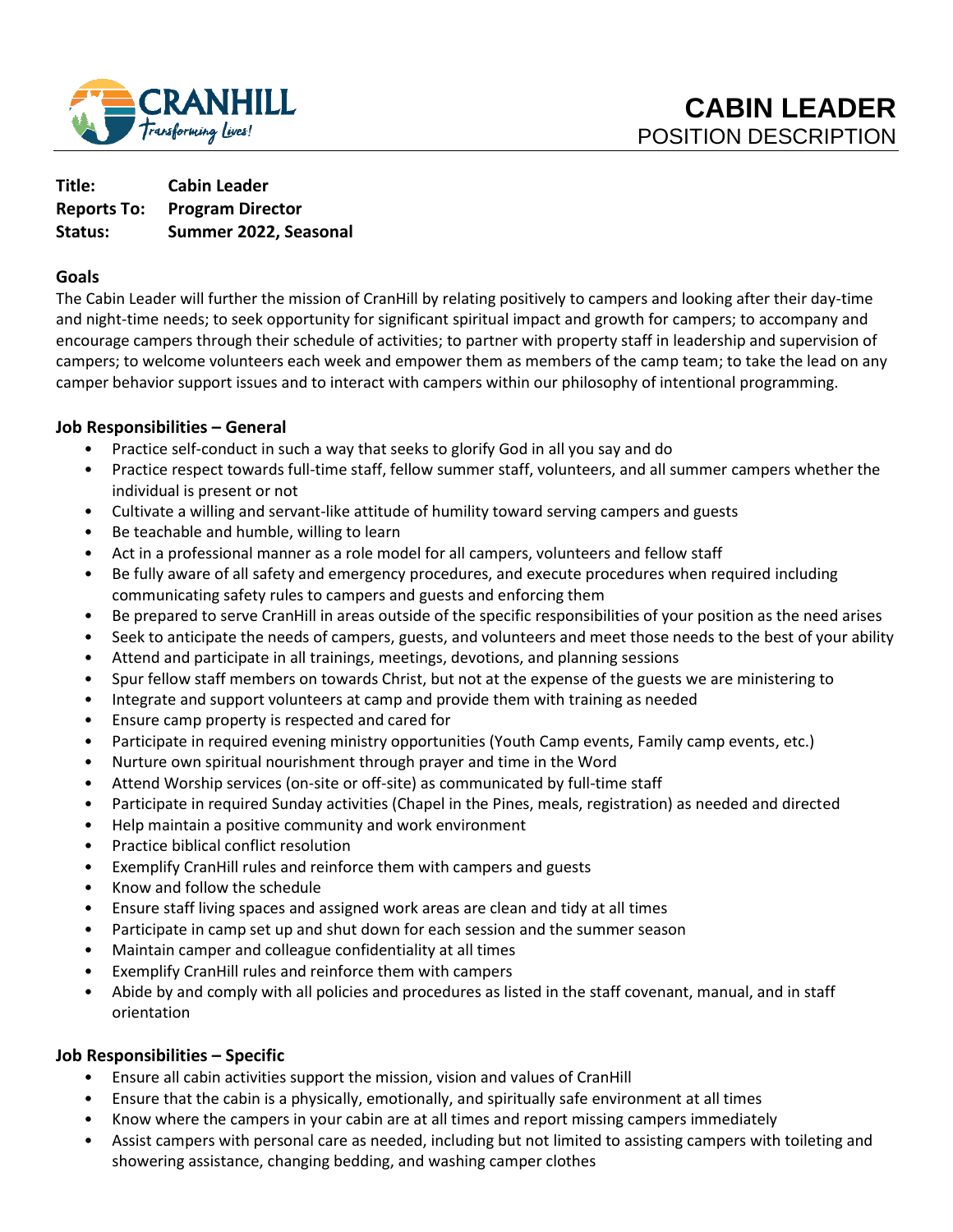- Coordinate all cabin needs and activities, rest hour duties, and planning for all cabin activities, including cabin clean-up
- Integrate property staff and volunteers in the cabin environment; provide volunteers with training as needed
- Ensure campers develop a positive daily routine, including morning and bedtime routines and meal and activity timeliness
- Actively assist property, program staff, and volunteers during activity blocks, and ensure that campers follow the instructions and safety procedures at all times
- Actively facilitate friendships between campers, and handle group issues in a fair and age appropriate manner
- Monitor campers' health on a daily basis and report any changes (tiredness, sore throat, complaints of other ailments) to the medical team immediately
- Ensure all cabin/camper paperwork is completed on time and professionally
- Be familiar with all information available on the cabin and activity groups including medical and behavior alert lists, and any other information given by the support team, and communicate with Program Leaders about campers before they arrive at activity areas so they can set the group up for maximum success
- Learn the names of your campers as soon as possible.
- Attempt to build your cabin group into a cohesive unit in which meaningful experiences can be
- shared daily.
- Be ready to deal with the personal and/or spiritual problems that will arise in your group.
- Be prepared to have a personal conversation with each of your campers regarding their spiritual
- life and their relationship with Jesus Christ. There will be opportunity for 1 on 1 conversations.
- Be prepared to teach the prescribed Bible studies.
- Assist in the leadership and/or facilitation of activities, meals, store, and more according to the
- level of training received.
- Participate in routine housekeeping needs before, during, and after programs.
- Be prepared to participate in skits, songs, and additional programmed activities such as large
- group games
- Other duties as assigned

## **Qualifications**

- Strong, maturing faith in and relationship with Jesus Christ as Lord and Savior
- Passion for the CranHill mission of being a ministry through which God is transforming lives into the image of Christ
- Must have a teachable attitude and a willingness to learn
- Preferably 19 years old, but must be at least 18 years old
- Must be available between Late May and August 23, 2021
- Have good communication skills
- A desire to work with children, and people in general

## **Special Conditions**

This is a residential position. Accommodations will be provided for the duration of the contract and most meals will be provided while camp is in session.

## **Essential Functions**

CranHill summer staff will be expected to:

- Be able to identify emergency situations, either by seeing them happen, hearing cries for help, or hearing the emergency alert siren and bell.
- Have the strength, endurance, and physical skills to respond quickly and appropriately to emergency situations, according to written emergency procedures and plans, which may include calling for help, running distances up to a half-mile, and watching to see if campers are responding appropriately.
- Be able to demonstrate or participate in camp activities as they supervise and instruct campers: this will require the ability to walk, sit, climb, kneel, crouch, stoop, and stand.